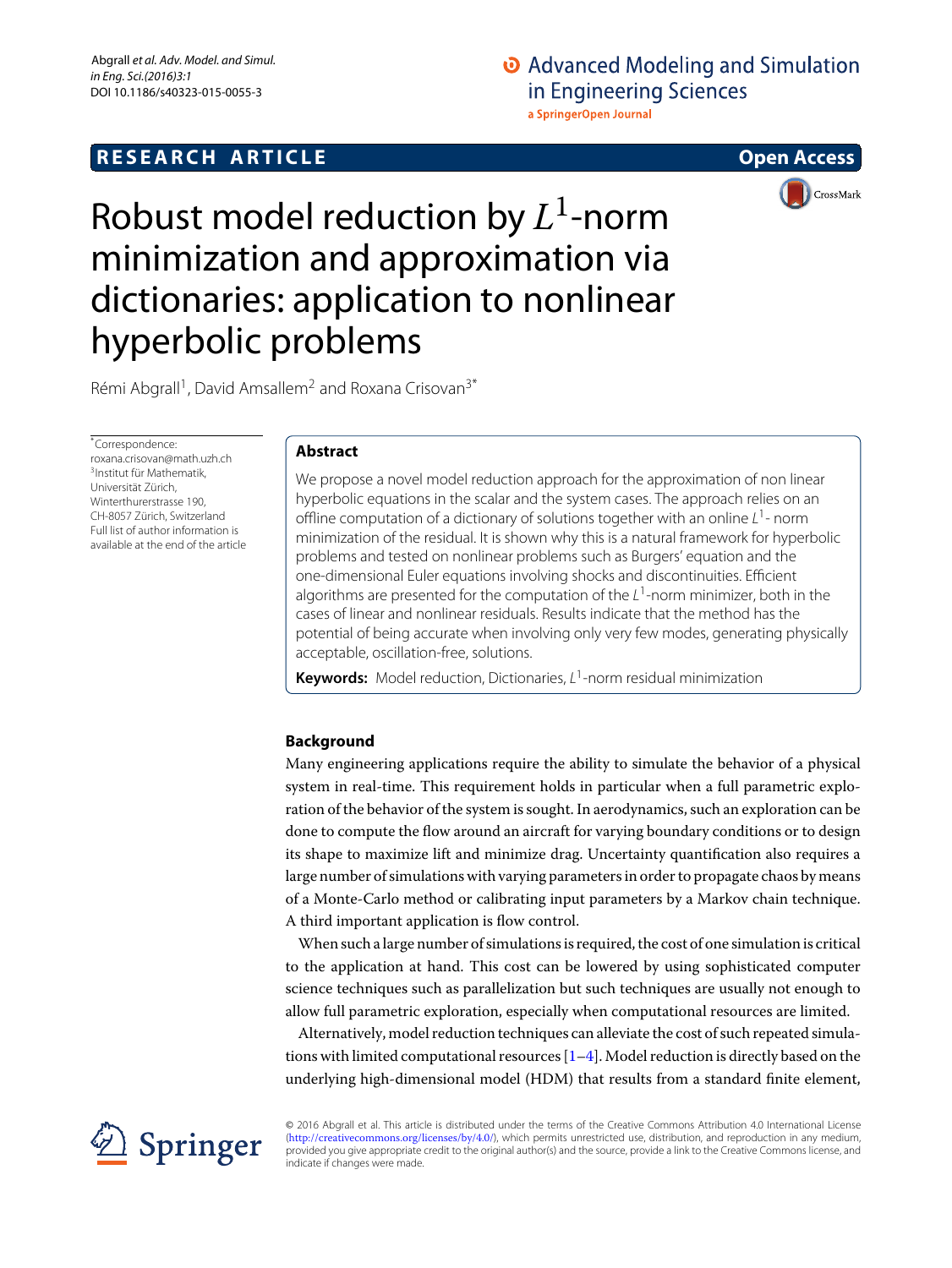finite volume or finite differences formulation. In the present paper, partial differential equations (PDE) of the following type are considered:

$$
\frac{\partial U}{\partial t} + L(U) = 0 \qquad x \in \Omega, \ t \in [0, T]
$$
  
\n
$$
B(U) = g \qquad x \in \partial \Omega, \ t \in [0, T]
$$
  
\n
$$
U(x, t = 0) = U_0(x) \qquad x \in \Omega
$$
\n(1)

<span id="page-1-0"></span>*L* is a differential operator (for example the Laplacian or the divergence of a flux), and *B* a boundary operator. In this paper, we are particularly interested in the case where the solution  $U(x, t) \in \mathbb{R}^p$  is a scalar or a vector and *L* is the divergence of a flux *F*. Three examples will be considered by increasing the order of complexity:

- Burgers' equation for which  $U = u$  is scalar:
	- Its unsteady version,

$$
\frac{\partial u}{\partial t} + \frac{\partial}{\partial x} \left( \frac{1}{2} u^2 \right) = 0, \quad u(x, 0) = u_0(x)
$$

with periodic boundary conditions

- It steady version with weak Dirichlet boundary conditions
- The one-dimensional compressible Euler equations for which

$$
U = (\rho, \rho u, E), F(U) = (\rho u, \rho u^2 + p, u(E + p))
$$

and the perfect gas equation of state holds:

$$
p = (\gamma - 1)\left(E - \frac{1}{2}\rho u^2\right).
$$

 $\rho$  denotes the density,  $u$  the velocity,  $p$  the pressure and  $E$  the energy.

• An example of a steady flow through a nozzle.

After discretization in space, the solution is denoted as  $\mathbf{u}(t) \in \mathbb{R}^{Np}$ . The PDE is here parametrized by a parameter vector  $\mu \in \mathbb{R}^m$  that allows changes in the operator *L*, the boundary operator *B* or the initial conditions. For simplicity and without loss of generality, this parametric dependency will be omitted in the next paragraphs.

Instead of allowing any value of the solution degrees of freedom **u**, model reduction however restricts the solution to be contained in a subspace of the underlying highdimensional space. This subspace is determined by an optimized reduced basis that is determined in a training phase. Thus, a large number of degrees of freedom (say millions) are represented by only a few number of coefficients in the representation of the full solution in terms of the reduced basis vectors, leading to important computational savings. Two important questions arise at this point: (1) how can an optimal reduced basis be constructed? and (2) how can the evolution of the reduced coefficients be computed in a stable fashion?

A popular method for choosing an "optimal" basis is Proper Orthogonal Decomposition (POD), first introduced as a tool for the analysis of flows by Lumley [\[5](#page-15-2)] and then extended and popularized by Sirovich [\[6\]](#page-15-3). The idea behind POD is to collect a few snapshots of the solution and then compute the best approximation of these snapshots in terms of a small number of reduced basis vectors. Mathematically speaking, if  $\mathbf{u}_i(t_l) \in \mathbb{R}^p$  denotes the value of the discrete solution **u** at grid point  $\mathbf{x}_i$ ,  $i = 1, \ldots, N$  and at time  $t_i$ ,  $l = 1, \ldots, N_t$ , POD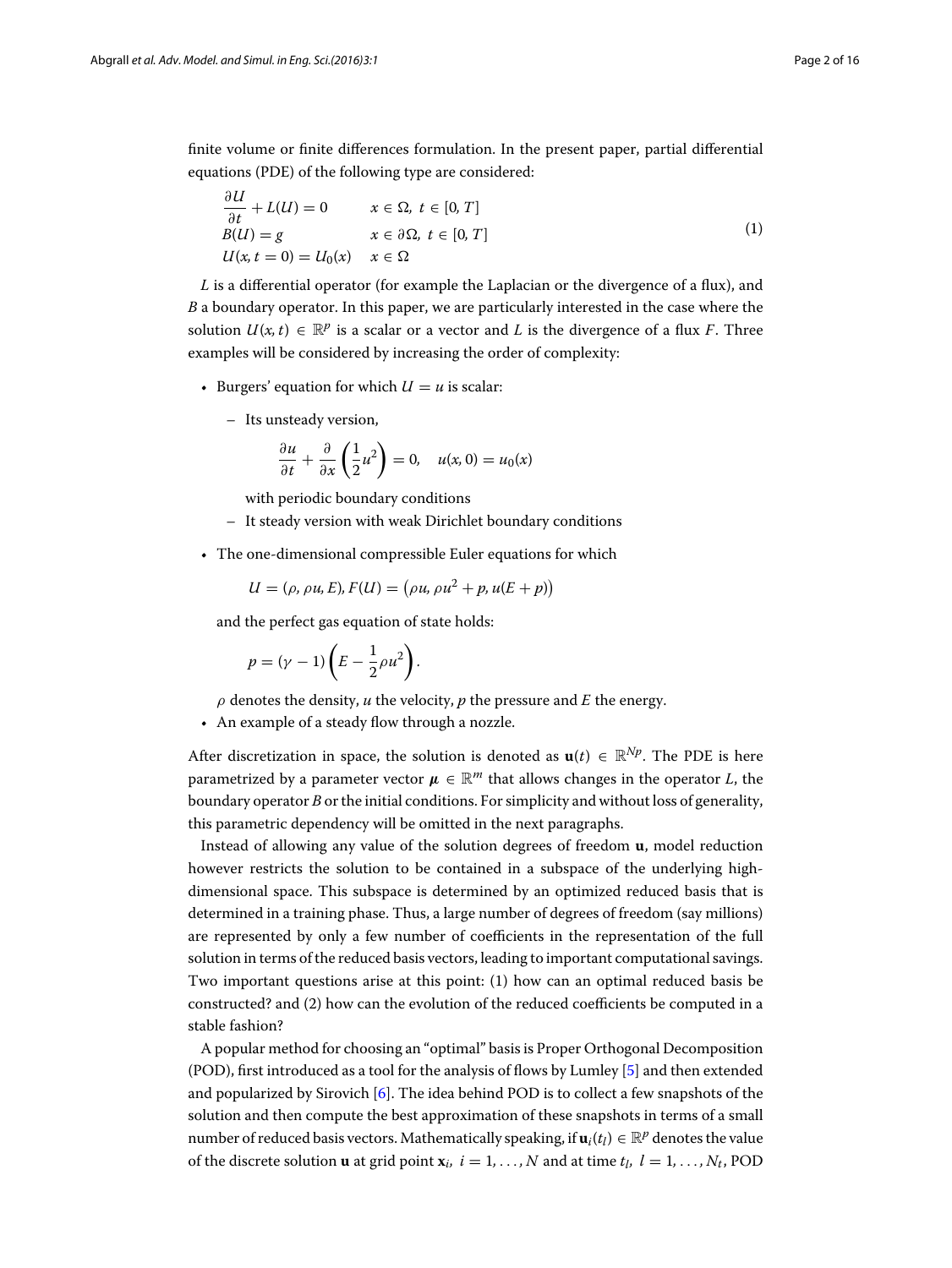constructs  $M$  orthogonal functions  $\pmb{\phi}_\ell \in \left[L^2(\mathbb{R}^d)\right]^p$  such that the following functional is minimized:

$$
\mathcal{J}(\boldsymbol{\phi}_1,\ldots,\boldsymbol{\phi}_M)=\sum_{l=1}^{N_t}\sum_{i=1}^{N_p}\left\|\mathbf{u}_i(t_l)-\sum_{\ell=1}^M\langle u(t_l),\phi_\ell\rangle\boldsymbol{\phi}_{\ell i}\right\|_2^2,
$$
\n(2)

where  $\phi_{\ell i} \in \mathbb{R}^p$  denotes the value of  $\phi$  at  $\mathbf{x}_i$ .  $\|\cdot\|$  denotes here the Euclidean norm in  $\mathbb{R}^p$ , and  $\langle \cdot, \cdot \rangle$  is the  $L^2$  scalar product. A minimum of the functional  $\mathcal J$  can be analytically computed by Singular Value Decomposition and the reduced basis vectors  $\phi_{\ell}$  are the left singular vectors of the snapshots matrix

$$
\mathbf{S} = \begin{pmatrix} \mathbf{u}_1(t_1) & \dots & \mathbf{u}_1(t_{N_t}) \\ \vdots & \vdots & \vdots \\ \mathbf{u}_N(t_1) & \dots & \mathbf{u}_N(t_{N_t}) \end{pmatrix}.
$$

Defining by  $\{\lambda_\ell\}_{l=1}^{N_t}$  the positive eigenvalues of  $S^T S$  sorted decreasingly, the error associated with the minimum of the functional is

$$
\mathcal{J}(\boldsymbol{\phi}_1, \dots, \boldsymbol{\phi}_M) = \sum_{\ell=M+1}^{N_t} \lambda_\ell.
$$
\n(3)

In the continuous case, the functions  $\phi_{\ell}(\mathbf{x}) \in \mathbb{R}^p$ , are the solution of Fredholm alternative

$$
\int_{\Omega} \mathbf{R}(\mathbf{x}, \mathbf{x}') \boldsymbol{\phi}_{\ell}(\mathbf{x}') d\mathbf{x}' = \lambda_{\ell} \boldsymbol{\phi}_{\ell}(\mathbf{x}), \quad \text{for all } \mathbf{x} \in \Omega,
$$
\n(4)

<span id="page-2-0"></span>where  $\mathbf{R}(\mathbf{x}, \mathbf{x}') = \mathbf{u}(\mathbf{x})\mathbf{u}(\mathbf{x}')^T$ .

In both the discrete and continuous cases, the basis dimension *M* is depending on how fast is the decay of the eigenvalues  $\lambda_{\ell}$ . Given a tolerance  $\epsilon \ll 1$ , *M* is selected as the smallest dimension such that the following relative truncation error is smaller than  $\epsilon$ ,

$$
\frac{\mathcal{J}(\boldsymbol{\phi}_1,\ldots,\boldsymbol{\phi}_M)}{\sum_{l=1}^{N_t}\sum_{i=1}^{N_p} \|\mathbf{u}_i(t_l)\|_2^2} = \frac{\sum_{\ell=M+1}^{N_t} \lambda_\ell}{\sum_{\ell=1}^{N_t} \lambda_\ell}.
$$
\n(5)

In general, one expects the eigenvalues  $\lambda_{\ell}$  to decrease very rapidly to 0. This allows, when this assumption is true, to consider only the most energetic modes in the decomposition. Unfortunately, it is not always the case that the eigenvalues  $\lambda_{\ell}$  are rapidly converging to zero. This is demonstrated by the following simple counter example for which a simple scalar advection problem defined on  $\Omega = [0, 1]$  is considered:

$$
\frac{\partial u}{\partial t} + \frac{\partial u}{\partial x} = 0 \tag{6a}
$$

with the boundary condition

$$
u(0,t) = 1 \tag{6b}
$$

and the initial condition

$$
u(x,0) = 0.\tag{6c}
$$

The solution is given by a traveling discontinuity

$$
u(x, t) = \begin{cases} 1 & \text{if } x \leq \min(t, 1) \\ 0 & \text{otherwise.} \end{cases}
$$

Considering grids  $x_i = i/N$ ,  $i = 0, ..., N$  for varying number of grid points N and snapshots collected at times as  $t_k = k\Delta t$ , with  $\Delta t = 1/N$ , a series of POD bases is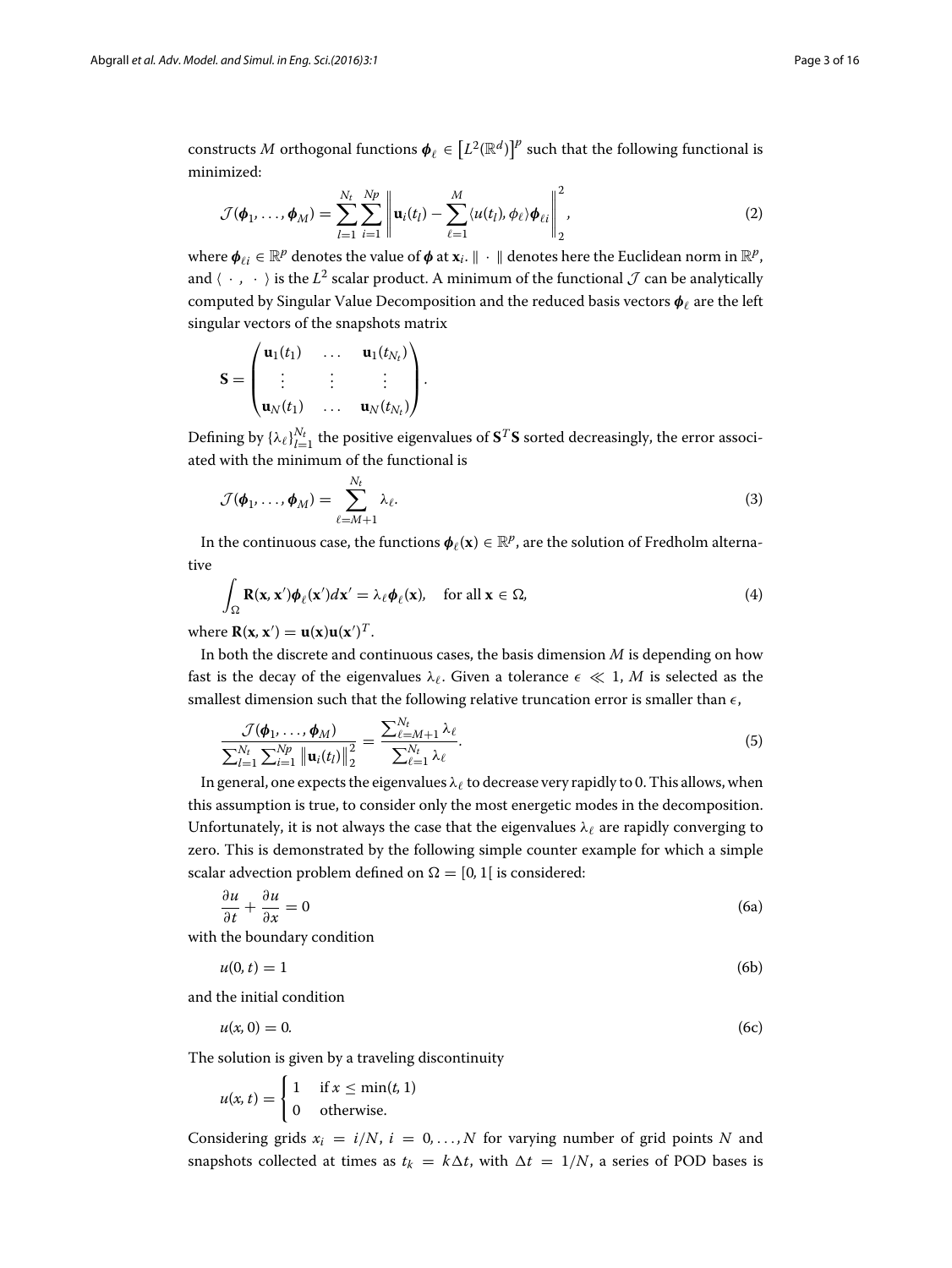constructed numerically. For each grid size *N*, the eigenvalues  $\lambda_{\ell}(N)$  are reported in Fig. [1.](#page-3-0) One can observe that the ratio  $\lambda(\frac{N}{\lambda_1(N)})$  behaves like  $1/k$ . This illustrates that it is not possible to select only a few dominant modes, due to the slow decay of the POD eigenvalues. This example also illustrates why most of the work on model reduction has been focused on regular problems, and for fluids, on incompressible flows, see e.g. among many others  $[7-9]$  $[7-9]$ . For compressible (but regular) flows, one of the early work is  $[10]$  $[10]$ , then one may mention  $[11]$  for compressible turbulent flows and  $[3,12,13]$  $[3,12,13]$  $[3,12,13]$  for the case of linearized compressible inviscid flows.

Concerning compressible fluids, there is another difficulty. In problem [\(4\)](#page-2-0), one needs a norm. In the case of incompressible flows, a natural norm is related to the kinetic energy. For compressible materials, however, one needs to take into account the density, velocity and the energy, i.e. the thermodynamics. A simple  $L^2$ -norm cannot be used because one cannot combine in a quadratic manner these variables, for dimensional reasons. Only a non-dimensionalization of the variables can alleviate the dimensionality issue [\[11](#page-15-7),[12](#page-15-9)].

The natural equivalent of the *L*2-norm is however related to the entropy, which is not quadratic: if a minimization problem can be set up, its solution is non trivial. These arguments were raised in  $[10]$  $[10]$ , and an energy-based norm was developed in  $[13]$  for linearized compressible flows.

To circumvent those issues, an approach based on a dictionary of solutions [\[14](#page-15-11)] is developed in this work as an alternative to using a truncated reduced basis based on POD. The elements of this dictionary are solutions  $\mathbf{u}(t_l;\mu_i)$  computed for varying values of time *t<sub>l</sub>* and parameter  $\mu_i \in \mathbb{R}^m$ . Selecting appropriate parameter samples  $\mu_i \in \mathcal{D} \subset \mathbb{R}^m$  is a crucial step that can affect the accuracy of the reduced-order model in the parameter domain. Greedy sampling procedures have been developed when error estimates are known [\[7](#page-15-4)[,9](#page-15-5)[,15](#page-15-12)[–17\]](#page-15-13). In this work, we do not elaborate much on this, we are more focused on showing that such a method can actually work. The strategy to look for the "best" *μ* in this context will be the topic of further research.

<span id="page-3-0"></span>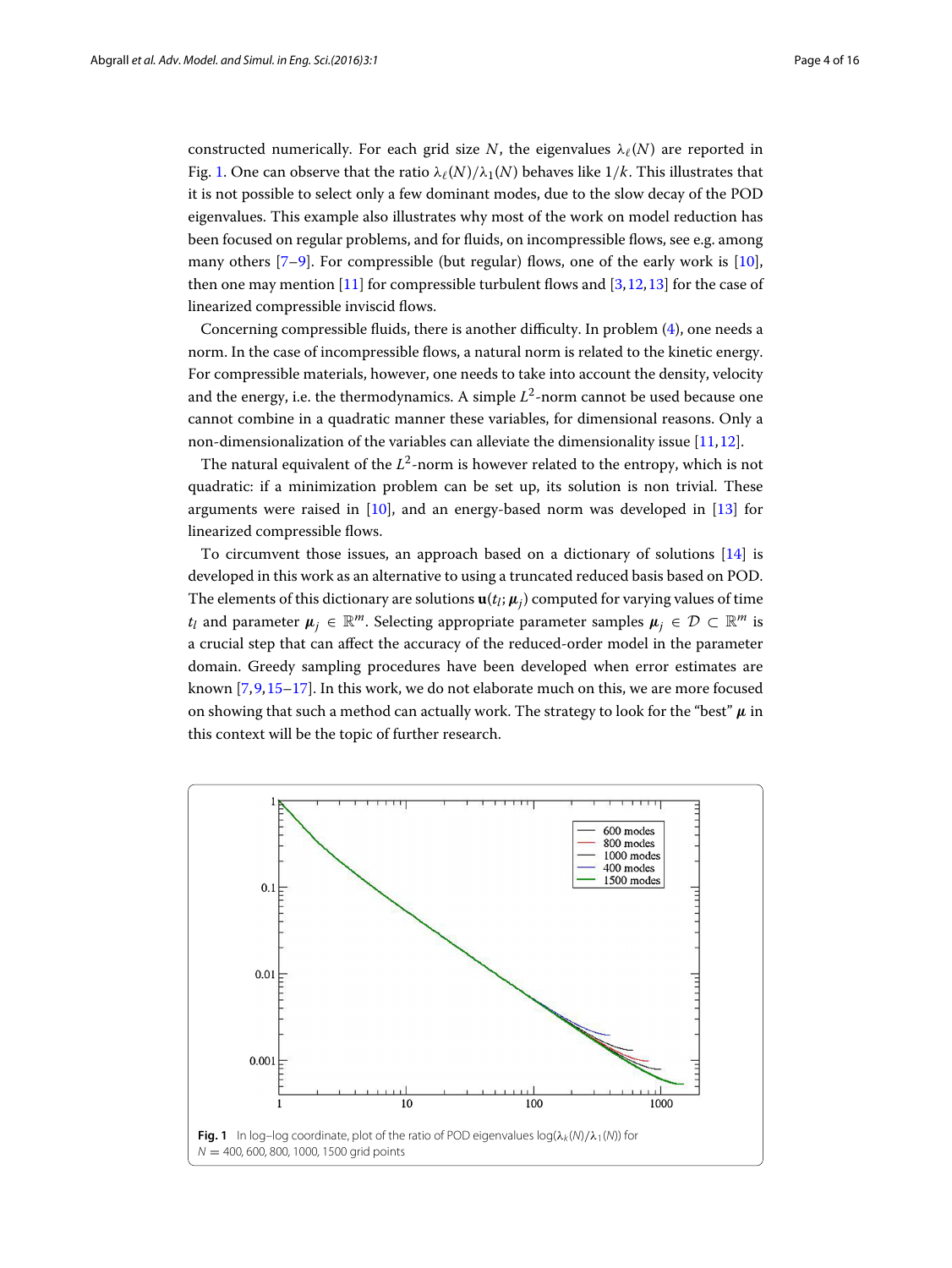In addition to choosing an appropriate dictionary *D*, selecting an approach for computing a reduced solution based on that dictionary is also crucial. For self-adjoint systems, Galerkin projection is a natural approach but it there is no motivation for using Galerkin projection for nonlinear compressible flows. Instead, strategies based on the minimization of the residual arising from the reduced approximation have been successfully developed for compressible flows in  $[1,2,11]$  $[1,2,11]$  $[1,2,11]$  $[1,2,11]$ . These approaches rely on a minimization of the residual in the  $L^2$  sense. In the present work, this minimization problem is extended to the more general minimization using a  $L^q$ -norm, with emphasis on  $q = 1$ . For nonlinear systems, an additional step, hyper-reduction, is required to ensure an efficient solution of the reduced system [\[11](#page-15-7)[,18](#page-15-15)]. Hyper-reduction is not considered in this work but will be the subject of follow-up work.

## **Methods**

This section is organized as follows. Motivations for using the  $L^1$  norm in the case of hyperbolic systems are presented first. We show that  $q = 1$  is very closely linked to the concept of weak solutions of hyperbolic problems. Then, the proposed model reduction approach is developed in both the steady and unsteady cases. Finally, the proposed procedure is applied to the model reduction of several steady and unsteady systems and conclusions are given in the end.

## **Motivation for the** *L***1-norm**

In solving minimization problems, it is quite usual to minimize some residual with respect to the  $L^q$  norm for suitable q. The choice  $q = 2$  is very common because it amounts to minimize in some least square sense and many efficient algorithms are available. In the case of hyperbolic problems, as we are concerned with here, this is still a convenient choice (after proper adimensionalization as mentioned above), but it might not be the most natural one. For example in [\[19](#page-15-16)[,20](#page-15-17)] it is shown at least experimentally, that the numerical solution has an excellent non oscillatory behavior, without doing explicitly anything but to minimize the  $L^1$  norm of the PDE residual. In fact, this observation was our original motivation for choosing the  $L<sup>1</sup>$  norm, since we are interested in keeping the non oscillatory nature of the solution. In this section, we further justify the choice of the  $L<sup>1</sup>$  norm applied to the residual, and show that it is closely related to the weak formulation of the problem. The discussion is here formal.

Let us consider the problem

$$
\frac{\partial U}{\partial t} + \operatorname{div} F(U) = 0 \tag{7}
$$

<span id="page-4-0"></span>defined on  $\Omega \subset \mathbb{R}^d$ ,  $t > 0$ . The steady problem can be done in the same exact manner. We assume that the solution *U* belongs to  $\mathbb{R}^p$ , so that  $F = (F_1, \ldots, F_p)$ . The weak form of this is: for any  $\varphi \in \left[C^1(\Omega)\right]^p$  and with compact support, we have:

$$
\int_{\Omega} \varphi(x, t) \bigg( \frac{\partial U}{\partial t} + \operatorname{div} F(U) \bigg) dx = 0.
$$

Integrating by parts, yields

$$
\int_{\Omega} \frac{\partial \varphi}{\partial t} U dx + \int_{\Omega} \nabla \varphi \cdot F(U) dx = 0
$$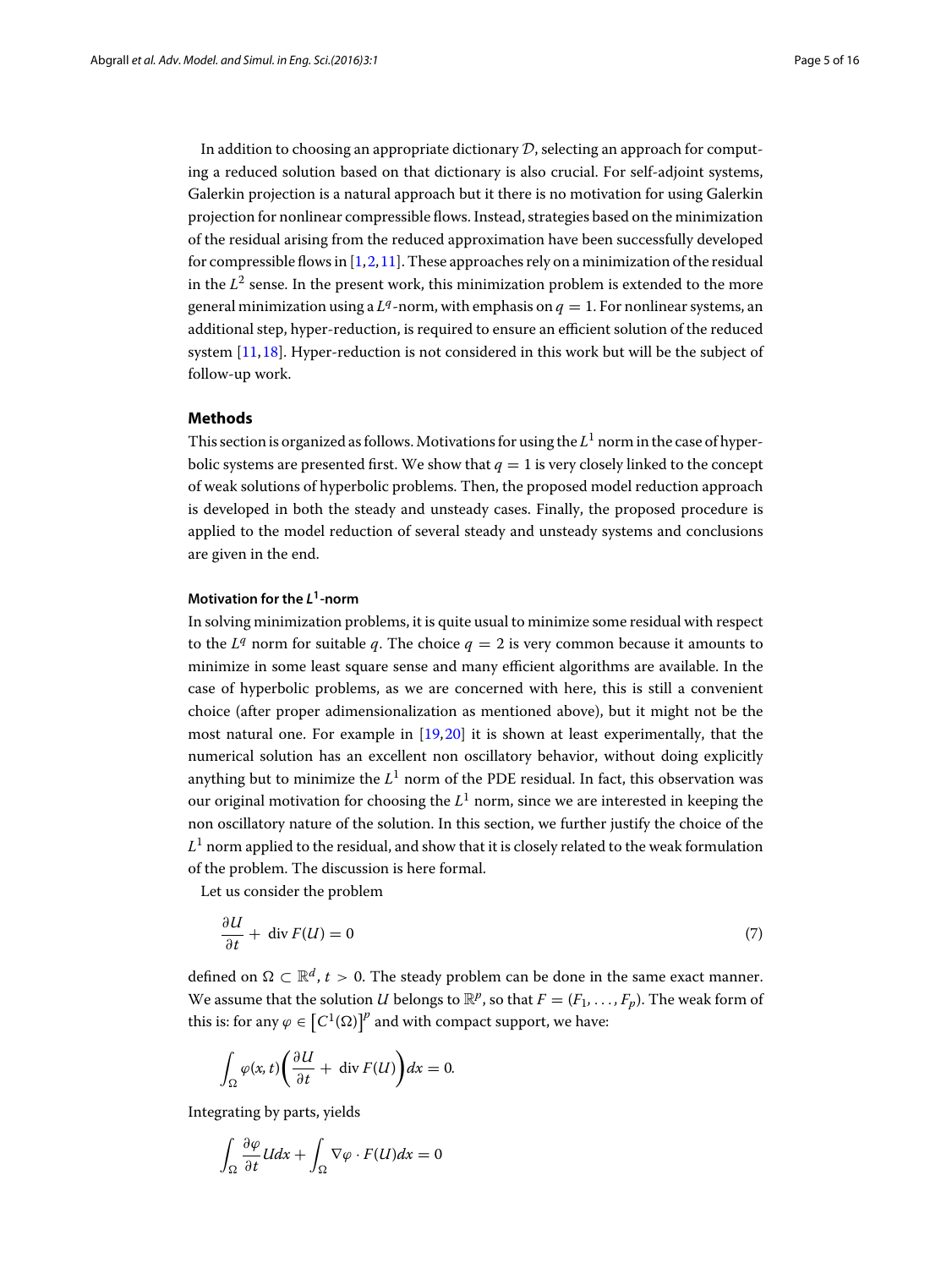If we restrict ourselves to the set of test functions  $\{\varphi \in \left[C^1(\Omega)\right]^p$ ,  $||\varphi||_{\infty} \le 1\}$ ,  $U$  is a solution if:

$$
\sup_{\{\varphi \in \left[C^1(\Omega)\right]^p, ||\varphi||_{\infty}\leq 1\}} \left( \int_{\Omega} \frac{\partial \varphi}{\partial t} U dx + \int_{\Omega} \nabla \varphi \cdot F(U) dx \right) = 0.
$$

Let us now recall the definition of the total variation

$$
TV(g) = \sup_{\varphi \in C_0^1(\mathbb{R}^n) \cap L^{\infty}(\mathbb{R}^n), ||\varphi||_{\infty} \leq 1} \left\{ \int_{\mathbb{R}^n} \nabla \varphi(x) \cdot g(x) dx \right\},\,
$$

and the definition of the bounded variation of a function *g*  $\in L^1(\mathbb{R}^n)$ :

$$
BV(\mathbb{R}^n) = \left\{ g \in L^1(\mathbb{R}^n) : TV(g) < \infty \right\}.
$$

We see that if in addition  $g \in C^1(\mathbb{R}^n)$ ,  $TV(g) = \int_{\mathbb{R}^n} ||\nabla g|| dx = ||\nabla g||_{L^1(\mathbb{R}^n)}$ .

Thanks to this definition, we see that if we define the space-time flux  $\mathcal{F} = (U, F)$ , *U* is a weak solution if and only if the total variation of  $\mathcal F$  vanishes,  $TV(\mathcal F)=0$ .

Before going further, let us mention the following classical result that will be useful. Consider  $\{x_i\}_{i\in\mathbb{Z}}$  a strictly increasing sequence in  $\mathbb{R}$ , we define  $x_{i+1/2} = \frac{x_i + x_{i+1}}{2}$ . We assume that  $\mathbb{R} = \bigcup_{i \in \mathbb{Z}} [x_{i-1/2}, x_{i+1/2}]$  and consider *g* defined by: for any  $i \in \mathbb{Z}$ ,

$$
g(x) = g_i
$$
 if  $x \in [x_{i-1/2}, x_{i+1/2}],$ 

we see that

$$
TV(g) = \sum_{i \in \mathbb{Z}} |g_{i+1} - g_i|.
$$

Now, instead of having the exact solution, but some approximation procedure that enables, from  $\mathbf{u}^n \approx U(\cdot, t_n)$ , to compute  $\mathbf{u}^{n+1} \approx U(\cdot, t_{n+1})$ , say  $\mathcal{L}(\mathbf{u}^n, \mathbf{u}^{n+1})$ .

For instance, assume that we have a finite volume method and  $d = 1$ : for any grid point  $i \in \{1, ..., N\},\$ 

$$
\left[\mathcal{L}\left(\mathbf{u}^{n},\mathbf{u}^{n+1}\right)\right]_i=\Delta x\left(\mathbf{u}_i^{n+1}-\mathbf{u}_i^{n}\right)+\Delta t\left(\mathbf{f}_{i+1/2}(\mathbf{u}^{n})-\mathbf{f}_{i-1/2}(\mathbf{u}^{n})\right).
$$

A way to evaluate  $\mathbf{u}^{n+1}$  is to minimize the total variation, i.e.

$$
TV(\mathcal{L}) = \sum_{i \in \mathcal{I}} \left| \Delta x \left( \mathbf{u}_i^{n+1} - \mathbf{u}_i^n \right) + \Delta t \left( \mathbf{f}_{i+1/2}(\mathbf{u}^n) - \mathbf{f}_{i-1/2}(\mathbf{u}^n) \right) \right|,
$$

$$
\mathbf{u}^{n+1} = \operatorname*{argmin}_{\mathbf{v} \text{ piecewise constant}} \sum_{i \in \mathcal{I}} \left| \Delta x \left( \mathbf{v}_i - \mathbf{u}_i^n \right) + \Delta t \left( \mathbf{f}_{i+1/2}(\mathbf{u}^n) - \mathbf{f}_{i-1/2}(\mathbf{u}^n) \right) \right|.
$$

Clearly, if  $I$  is equal to the set of grid points, the solution is given by

$$
\mathbf{u}_{i}^{n+1} = \mathbf{u}_{i}^{n} - \frac{\Delta t}{\Delta x} \bigg( \mathbf{f}_{i+1/2}(\mathbf{u}^{n}) - \mathbf{f}_{i-1/2}(\mathbf{u}^{n}) \bigg)
$$

and nothing new is gained.

When  $I$  is not equal to the set of degrees of freedom, then something new happens. We expect precisely to exploit this idea, or ideas related to this.

In the remainder of this paper, this idea is exploited in the case of model reduction, for which *I* is not equal to the set of grid points and *TV* semi norm slightly modified in order to guaranty that a unique solution to the minimization problem exists, as well as the minimization problem is as easy as possible to solve.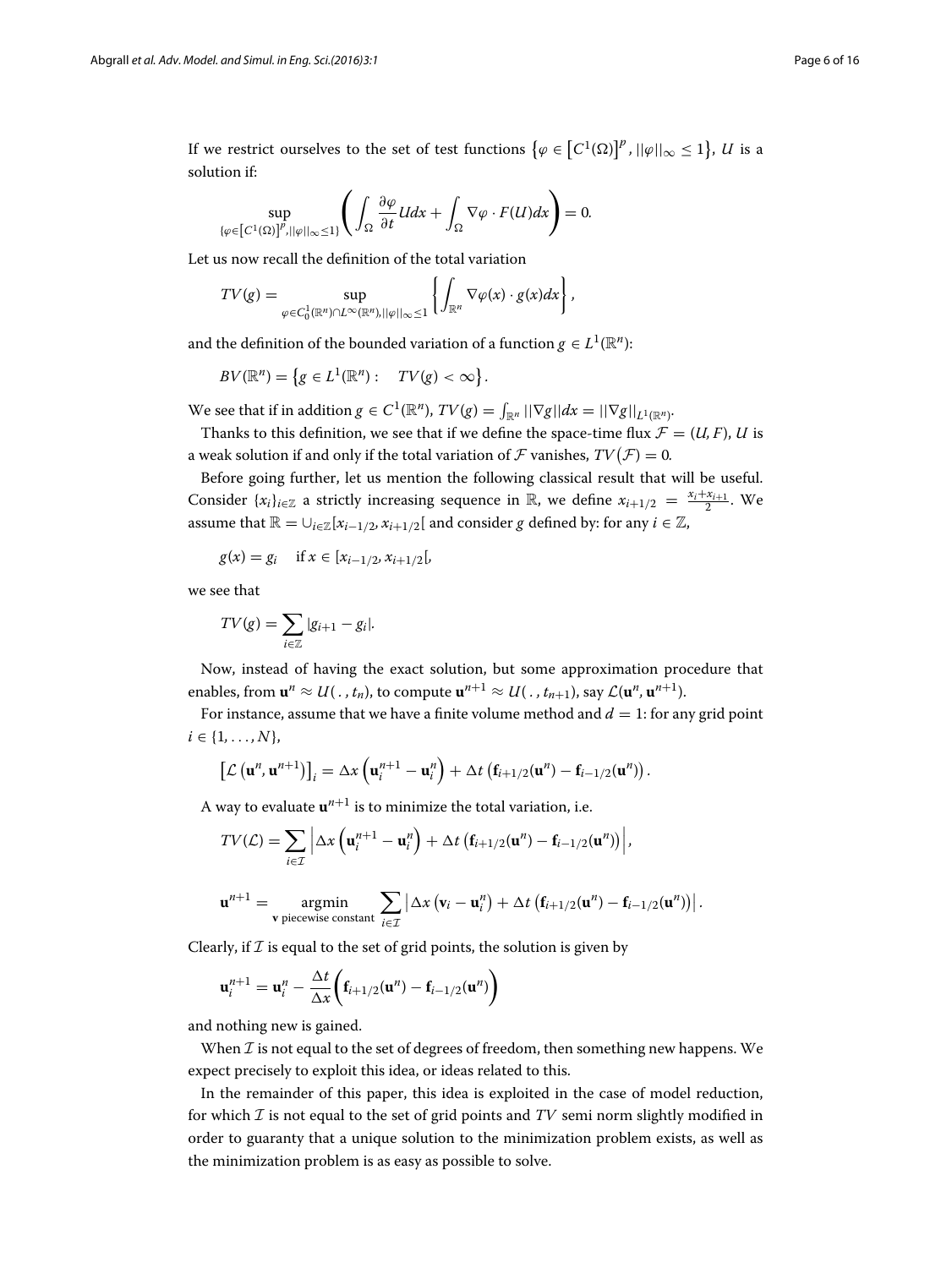#### **Formulation**

#### *High-dimensional model*

Without loss of generality, the case of the classical finite volume method is considered to define the High Dimensional Model (HDM). A computational domain  $\Omega \subset \mathbb{R}^d$  is considered, and in most of this paper,  $\Omega \subset \mathbb{R}$ , that is  $d = 1$ . Starting from a subdivision

 $\cdots < x_i < x_{i+1} < \cdots$ , we construct control volumes  $K_i = [x_{i-1/2}, x_{i+1/2}], i \in \mathbb{Z}$  where

$$
x_{j+1/2} = \frac{x_j + x_{j+1}}{2}.
$$

A finite volume semi-discrete formulation of [\(1\)](#page-1-0) writes

<span id="page-6-0"></span>
$$
|K_j| \frac{d\mathbf{u}_j}{dt} + \mathbf{f}_{j+1/2}(\mathbf{u}) - \mathbf{f}_{j-1/2}(\mathbf{u}) = 0
$$
 (8a)

where  $f_{i+1/2}$  is a consistent numerical flux. In each applications, we consider Roe's formulation and a first order scheme. We assume either compactly supported initial conditions or initial conditions with periodicity

$$
\mathbf{u}_j(t=0) \approx \frac{1}{|K_j|} \int_{K_j} U_0(x) dx.
$$
 (8b)

In [\(8a\)](#page-6-0), **u***<sup>j</sup>* stands for an approximation of the average of the solution in the cell *Kj*,

$$
\mathbf{u}_j(t) \approx \frac{1}{|K_j|} \int_{K_j} U(x, t) dx.
$$

The time stepping is done in a standard way, for instant by Euler time stepping.

# *Model reduction by residual minimization over a dictionary*

# *Steady problems*

Two approaches are available to solve a steady state associated with problem [\(1\)](#page-1-0). The first one is to use a homotopy approach with pseudo-time stepping, resulting in the solution of an unsteady problem which limit solution is the desired steady state. The procedure described in Sect. "Unsteady problems" can be, in principle applied to this case. The second approach is by a direct solution of the steady-state problem. The discretized steady-state problem writes

# $\mathbf{r}(\mathbf{u}(\boldsymbol{\mu}), \boldsymbol{\mu}) = 0$

where  $\mathbf{r}(\cdot, \cdot)$  is usually a nonlinear function of its arguments, referred to as the residual. This set of nonlinear equations is typically solved by Newton-Raphson's method. This second approach is followed in this work for steady problems.

The parameter vector  $\mu \in \mathcal{P} \subset \mathbb{R}^m$  can, for instance, parametrize the boundary conditions associated with the steady-state problem. The parametric domain of interest *P* is assumed here to be a bounded set of R*m*.

The solution manifold  $\mathcal{M} = \{ \mathbf{u}(\mu) \text{ s.t } \mu \in \mathcal{P} \subset \mathbb{R}^m \}$  is assumed to be of small dimension. This manifold*M*belongs to *<sup>L</sup>*∞(R*d*)∩*BV*(R*d*), and thus can be locally described by some mapping  $\theta$  :  $\mathcal{P} \mapsto L^{\infty}(\mathbb{R}^d) \cap BV(\mathbb{R}^d)$ . To approximate this mapping, we consider a family of *r* parameters in  $\mathcal{P}$ ,  $\{\boldsymbol{\mu}_{\ell}\}_{\ell=1}^r$ , and compute the associated solutions  $\{\mathbf{u}(\boldsymbol{\mu}_{\ell})\}_{\ell=1}^r$ of [\(8\)](#page-6-0).

The steady-state  $\mathbf{u}(\mu)$  is then approximated as a linear combination of the precomputed dictionary elements *D* as

$$
\mathbf{u}(\boldsymbol{\mu}) \approx \sum_{\ell=1}^r \alpha_{\ell}(\boldsymbol{\mu}) \mathbf{u}(\boldsymbol{\mu}_l).
$$
 (9)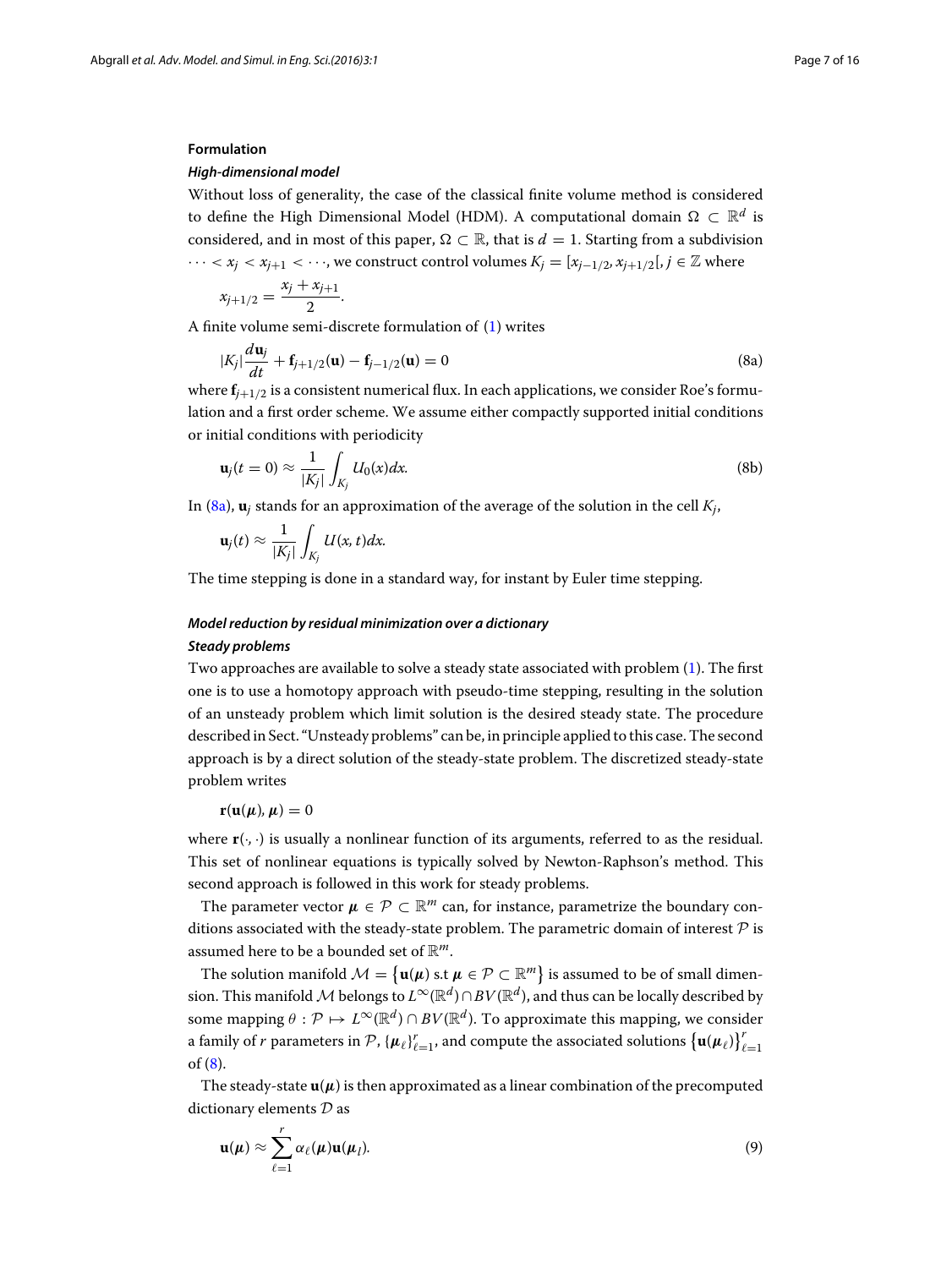For a new value of the parameters  $\mu \in \mathcal{P}$ , the reduced coordinates  $\{\alpha_{\ell}(\mu)\}_{\ell=1}^r$  are then computed as the solution of the minimization problem

$$
\boldsymbol{\alpha}(\boldsymbol{\mu}) := (\alpha_1(\boldsymbol{\mu}), \dots, \alpha_r(\boldsymbol{\mu})) = \operatorname*{argmin}_{\boldsymbol{\beta} = (\beta_1, \dots, \beta_r)} J\left(\mathbf{r}\left(\sum_{\ell=1}^r \beta_\ell \mathbf{u}(\boldsymbol{\mu}_l), \boldsymbol{\mu}\right), \boldsymbol{\beta}\right).
$$
(10)

In this paper we consider for *J* the *L*<sup>1</sup>-norm  $J(\mathbf{r}, \boldsymbol{\beta}) = ||\mathbf{r}||_1$  or its regularized variant, *J*(**r**,  $\beta$ ) =  $\|\mathbf{r}\|_1 + \eta \|\beta\|_1$  with  $\eta > 0$ .

In order to minimize *J* when **r** is a linear function of *β*, the Linear Programming (LP) approach is considered, involving the solution of an optimization problem with 2*m* + *r* variables and 3*m* constraints.

When **r** is a nonlinear function of *β*, a Gauss-Newton-like procedure can be used in combination with the LP approach. Unicity of the solution can be guaranteed by setting the regularization term  $\eta > 0$ . That's why we are not doing the linear example.

- *Remark* Decreasing the dimensionality of the solution space from *N* to *r* is not enough to gain computational speedup when the system to be solved is nonlinear. An additional level of approximation, hyper-reduction, is necessary.
	- A careful selection of the sample parameter samples  $\{\mu_\ell\}_{\ell=1}^r$  is necessary in order to generate a reduced-order model that is accurate in the entire parameter domain *P*. Greedy sampling techniques, associated with a posteriori error estimates, have been successfully used to construct reduced models that are robust and accurate in a parameter domain *P*. These techniques are not considered in this paper but will also be the focus of future work.

## *Unsteady problems*

For simplicity, in the remainder of this section, we assume that only the initial condition  $\mathbf{u}^0(\mu)$  depends on a parameter vector  $\mu \in \mathcal{P} \subset \mathbb{R}^m$ . Again, the family of solutions  $\mathbf{u}(\mu)$  of the Cauchy problem [\(8\)](#page-6-0) is then conjectured to belong to a low dimensional manifold *M* when the initial condition is parametrized in  $(8b)$ .

To approximate this mapping, we consider a family of *r* parameters in  $\mathcal{P}, {\{\mu_{\ell}\}}_{\ell=1}^{r}$ and compute the associated solutions of [\(8\)](#page-6-0) for respective initial conditions  $\mathbf{u}^0(\mu_\ell)$ ,  $\ell =$ 1*,* ... *, r*.

Once these solutions are computed, we propose to approximate, for any parameter  $\mu \in \mathcal{P}$  the solution  $\{\mathbf{u}^n(\mu)\}_{n=0}^{N_t}$  associated with an initial condition  $\mathbf{u}^0(\mu)$  by approximating it as

$$
\mathbf{u}^{n}(\boldsymbol{\mu}) = \sum_{\ell=1}^{r} \boldsymbol{\alpha}^{n}(\boldsymbol{\mu}) \mathbf{u}^{n}(\boldsymbol{\mu}_{\ell})
$$

with the following procedure:

1. Initialization: determine the reduced coefficients  $\{\alpha_{\ell}^0(\mu)\}_{\ell=1}^r$  as:

$$
\boldsymbol{\alpha}^0(\boldsymbol{\mu}) := (\alpha_1^0(\boldsymbol{\mu}), \dots, \alpha_r^0(\boldsymbol{\mu})) = \operatorname*{argmin}_{\boldsymbol{\beta} = (\beta_1, \dots, \beta_r)} J\left(\sum_{\ell=1}^r \beta_\ell \mathbf{u}^0(\boldsymbol{\mu}_{\ell}), \boldsymbol{\beta}\right),
$$

for a given choice of functional *J*(**u***, β*).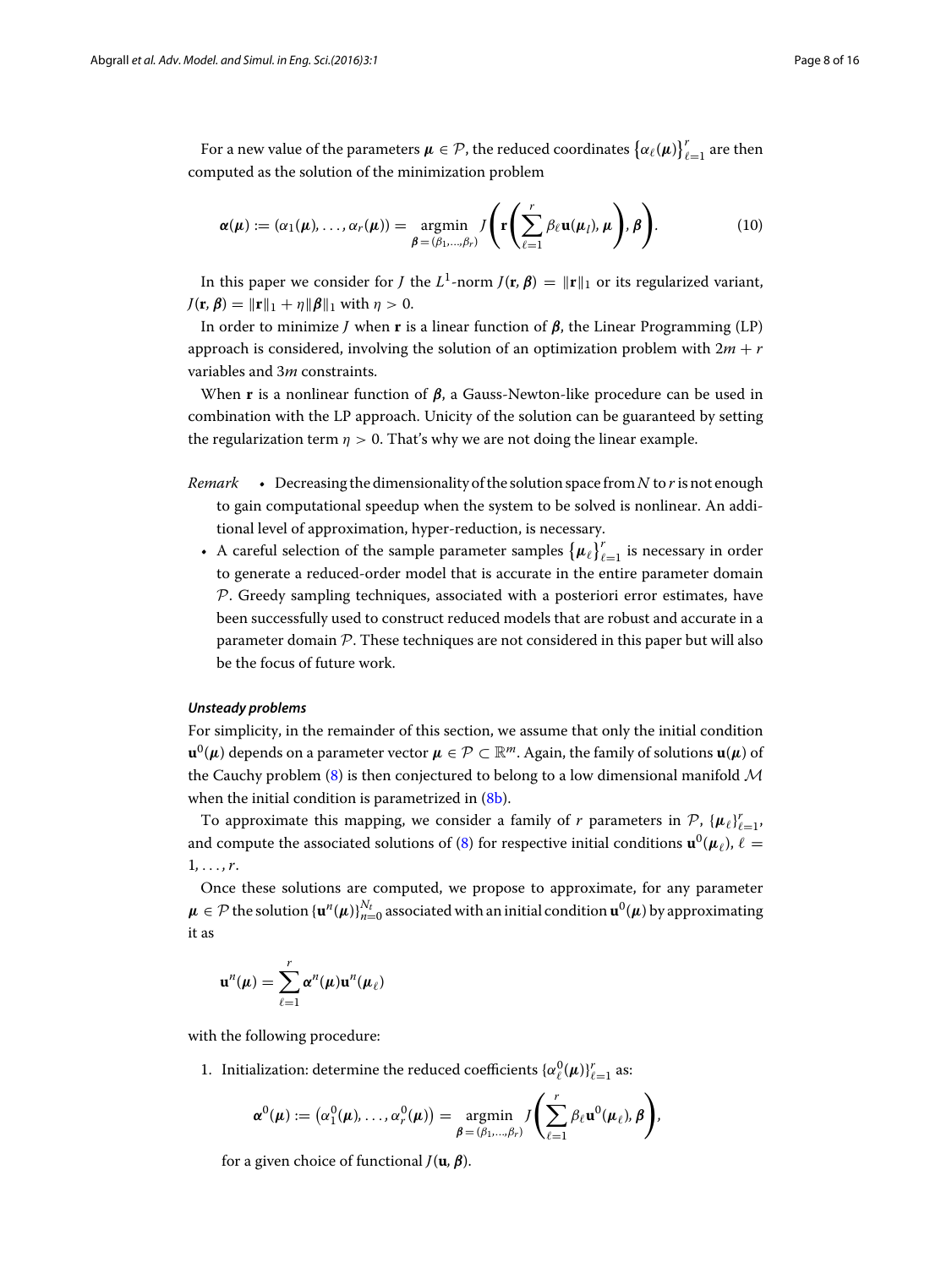2. Assume that  $\alpha^n(\mu) = (\alpha_1^n(\mu), \ldots, \alpha_r^n(\mu))$  is known, determine  $\alpha^{n+1} = (\alpha_1^{n+1}, \ldots, \alpha_r^{n+1})$  $\alpha_n^{n+1}$  such that:

$$
\boldsymbol{\alpha}^{n+1}(\boldsymbol{\mu}) = \underset{\boldsymbol{\beta} = (\beta_1, \ldots, \beta_r)}{\operatorname{argmin}} J\left(\sum_{\ell=1}^r \beta_\ell \mathbf{u}^{n+1}(\boldsymbol{\mu}_\ell) - \mathbf{w}^n(\boldsymbol{\mu}) - \frac{\Delta t}{\Delta x} \left(\mathbf{f}_{1/2}(\mathbf{w}^n) - \mathbf{f}_{-1/2}(\mathbf{w}^n)\right), \boldsymbol{\beta}\right)
$$

where

$$
\mathbf{w}^{n}(\boldsymbol{\mu}) = \sum_{\ell=1}^{r} \alpha_{\ell}^{n}(\boldsymbol{\mu}) \mathbf{u}^{n}(\boldsymbol{\mu}_{\ell}).
$$

We see that the second step can be written as: find  $\alpha^{n+1}(\mu)$  that minimizes

$$
\overline{J}\left(\mathbf{A}^{n+1}\boldsymbol{\alpha}^{n+1}-\mathbf{b}^{n}\right):=J\left(\mathbf{A}^{n+1}\boldsymbol{\alpha}^{n+1}-\mathbf{b}^{n},\boldsymbol{\alpha}^{n+1}\right)
$$

where the matrix  $A^{n+1}$  can be written by blocks as

$$
\mathbf{A}^{n+1} = \begin{pmatrix} \mathbf{u}_1^{n+1}(\boldsymbol{\mu}_1) & \dots & \mathbf{u}_1^{n+1}(\boldsymbol{\mu}_r) \\ \vdots & \vdots & \vdots \\ \mathbf{u}_N^{n+1}(\boldsymbol{\mu}_1) & \dots & \mathbf{u}_N^{n+1}(\boldsymbol{\mu}_r) \end{pmatrix}
$$
(11)

and **b***<sup>n</sup>* depends on known data.

A few immediate remarks can be made.

- *Remark* In the case of a linear flux, Problem [\(1\)](#page-1-0) is linear. If  $S_t$  is the mapping between the initial condition  $u_0$  and the solution at time *t*, we have  $S_t(u + v) = S_t(u) + S_t(v)$ . This means the exact solution of the Cauchy problem with  $U_0 = \sum_{\ell} \alpha_{\ell}^0 U_0(\mu_{\ell})$  is  $S_t(U_0) = \sum_{\ell} \alpha_{\ell}^0 S_t(U(\mu_{\ell}, 0))$ . In the case of a linear scheme, minimizing the functional *J* should result in  $\alpha^n = \alpha^0$  for any  $n \geq 0$ .
	- In the case of an explicit background scheme, the choice of the numerical flux, how high order is reached, and the choice of time stepping has no influence on the overall procedure: any sub-time step would be treated similarly. In this paper, we have chosen a first order method with Euler time stepping in the case of unsteady problem.
	- In the case of an implicit scheme, a Newton-like procedure can be applied to minimize the functional as in [\[11](#page-15-7)]. At each time step, the procedure is then identical as in the steady case described above.

## **Results and discussion**

#### **Model reduction of unsteady problems**

### *Unsteady Burgers' equation*

We consider here the system [\(7\)](#page-4-0) in  $\Omega = [0, 2\pi]$  with periodic boundary conditions and the initial conditions parameterized by

$$
u_0(x; \mu) = \mu |\sin(2x)| + 0.1,
$$

where  $\mu \in [0, 1]$ . In this setting, the solution develops a shock that moves with the velocity  $\sigma_{\mu} = 0.55\mu$ . A dictionary *D* is constructed by sampling the parameters {0, 0.2, 0.4, 0.6, 1.0}  $(r = 5)$  and the solution sought for the predictive case  $\mu^* = 0.5$ . A shock appears at  $t = 1$ . We display the solutions obtained by  $L^1$ -norm by LP minimization procedure for  $t = \frac{\pi}{4} < 1, t = \frac{\pi}{2}$  and  $t = \pi$  in Figs. [2,](#page-9-0) [3.](#page-9-1)

After the shock, the  $L^1$ -norm-type solutions are all close to each other and the shock is rather well reproduced with, however, an artifact that develops for longer times, as seen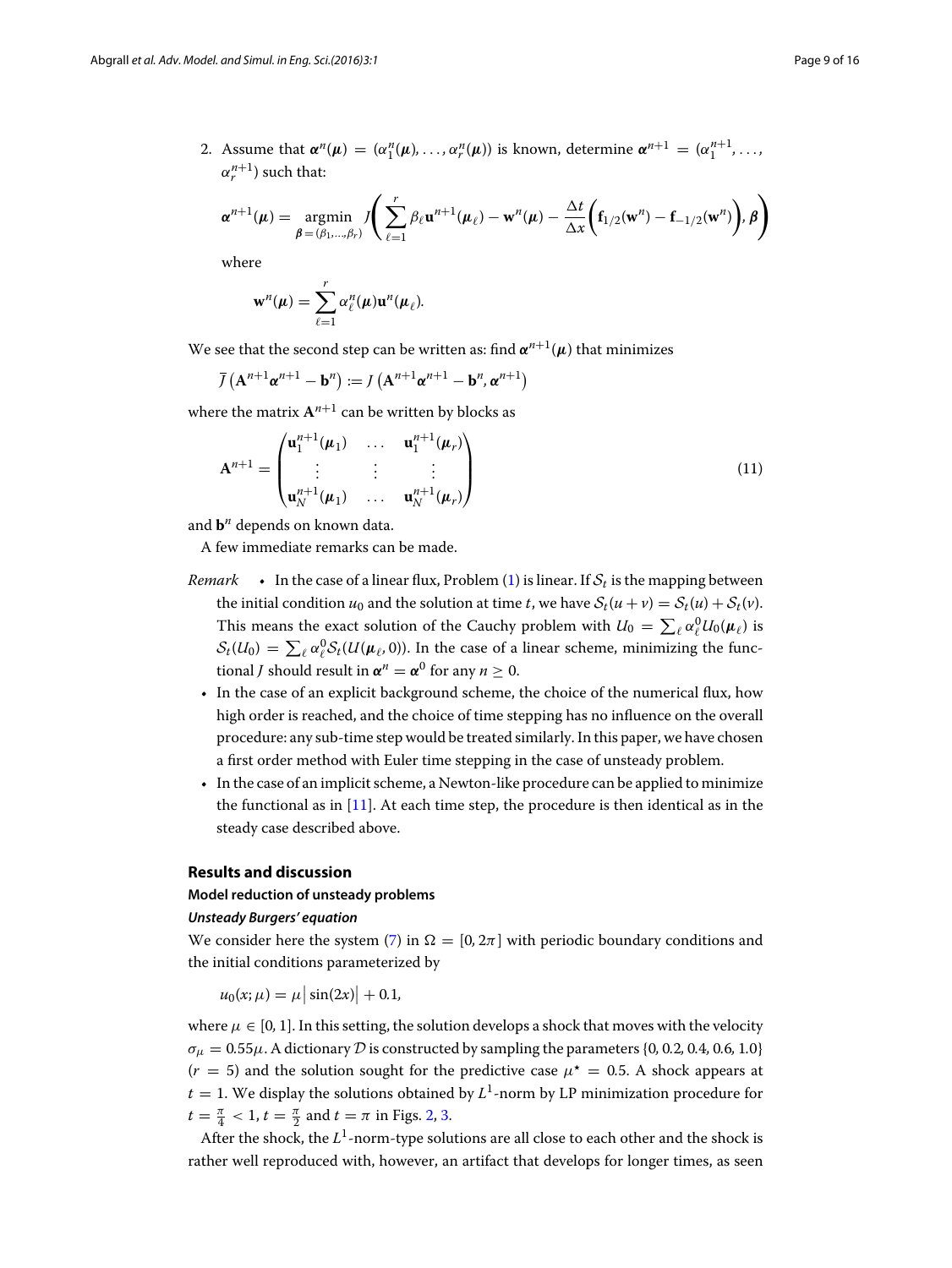

<span id="page-9-0"></span>

<span id="page-9-1"></span>at  $t = \pi$ . Nevertheless, the  $L^1$ -norm-type solutions are within the bounds of the "exact" solution, and no large oscillation develops.

In a second set of numerical experiments, we consider the influence of the sampling parameter set included in the dictionary *D*. We consider two dictionaries  $D_1 =$ {0.4, 0.45, 0.55, 0.6} and  $\mathcal{D}_0 = \{0, 0.2, 0.4, 0.45, 0.55, 0.6, 1.0\}$ , for the same target value of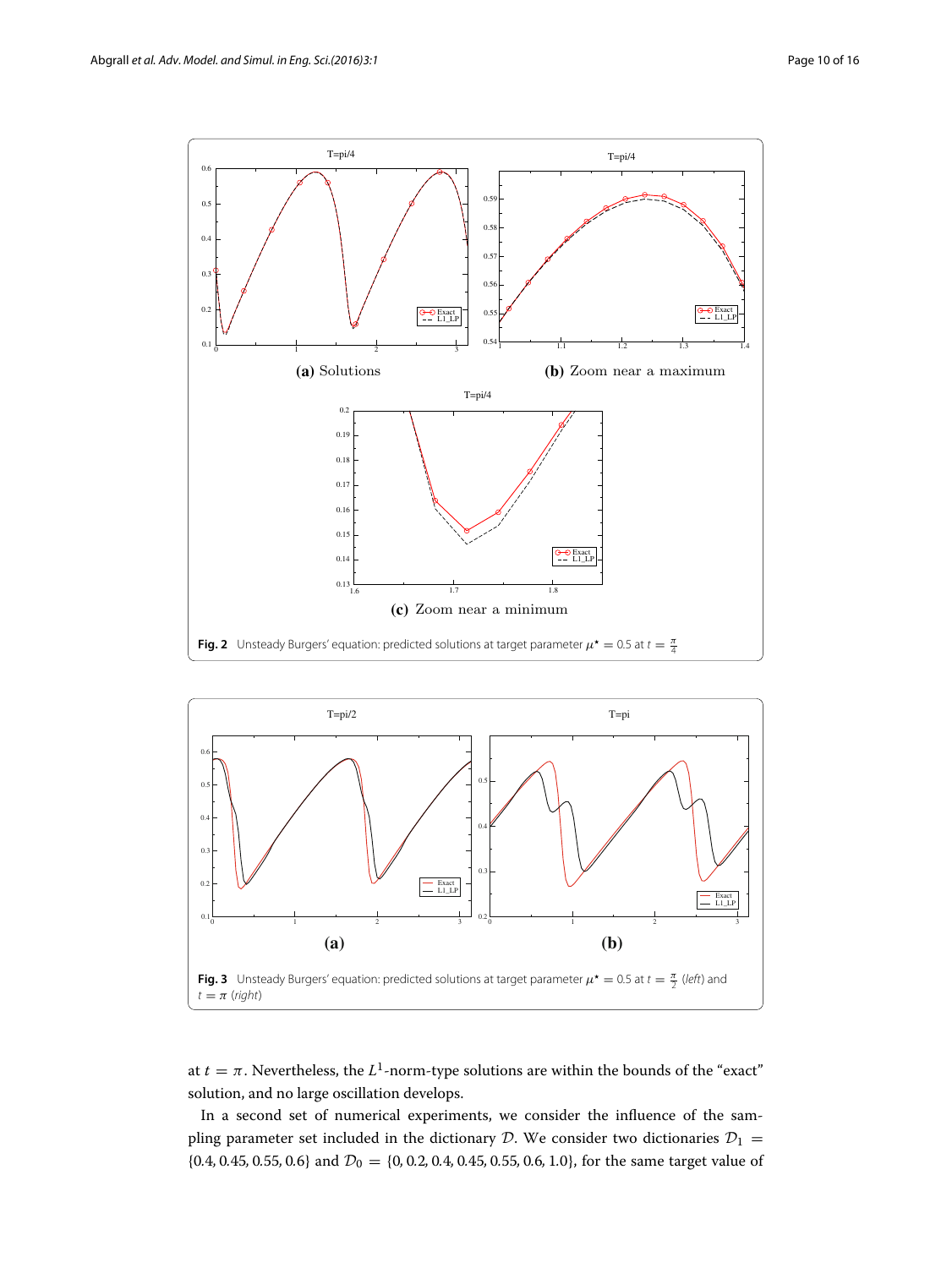

<span id="page-10-0"></span> $\mu^* = 0.5$ . These choices amounts to selecting samples close to the target value 0.5 while varying elements of the dictionary that are not close to 0*.*5 (see Fig. [4\)](#page-10-0).

We see that refining the dictionary has a positive influence as the target solution is much closer to the dictionary elements. This is confirmed by additional experiments where the samples of  $\mu$  used to generate the dictionary where more numerous and closer to 0.5 (not reported here). The *L*1-norm-type solutions are however unaffected by the presence of these "outliers" in the dictionary.

## *Euler equations*

The one-dimensional Euler equations are considered on  $\Omega = [0, 1]$ 

$$
\frac{\partial}{\partial t} \begin{pmatrix} \rho \\ \rho u \\ E \end{pmatrix} + \frac{\partial}{\partial x} \begin{pmatrix} \rho u \\ \rho u^2 + p \\ u(E + p) \end{pmatrix} = 0, \tag{12a}
$$

for which  $U = (\rho, \rho u, E)^T$  and the pressure is given by

$$
p = (\gamma - 1)\left(E - \frac{1}{2}\rho u^2\right) \tag{12b}
$$

with  $\gamma = 1.4$ .

This problem is parametrized by the initial conditions  $U_0(x;\mu)$ . To define the parametrized initial conditions of the problem, the Lax and Sod cases are first introduced as follows.

The state  $U_{\text{Sod}}(x)$  is defined by the primal physical quantities:

$$
V_{\text{Sod}}(x) = \begin{cases} \rho = 1 & \text{if } x \le 0.5, \ 0.125 \text{ otherwise,} \\ u = 0.0 \\ p = 1.0 & \text{if } x \le 0.5, \ 0.1 \text{ otherwise,} \end{cases}
$$
(12c)

and  $U_{\text{Lax}}(x)$  defined by

$$
V_{\text{Lax}}(x) = \begin{cases} \rho = 0.445 & \text{if } x \le 0.5, \text{ } 0.5 \text{ otherwise,} \\ u = 0.698 & \text{if } x \le 0.5, \text{ } 0.0 \text{ otherwise,} \\ p = 3.528 & \text{if } x \le 0.5, \text{ } 0.571 \text{ otherwise.} \end{cases} \tag{12d}
$$

The Sod condition presents a fan, followed by a contact and a shock. For the density and the pressure, the solution behaves monotonically, and the contact is moderate. The Lax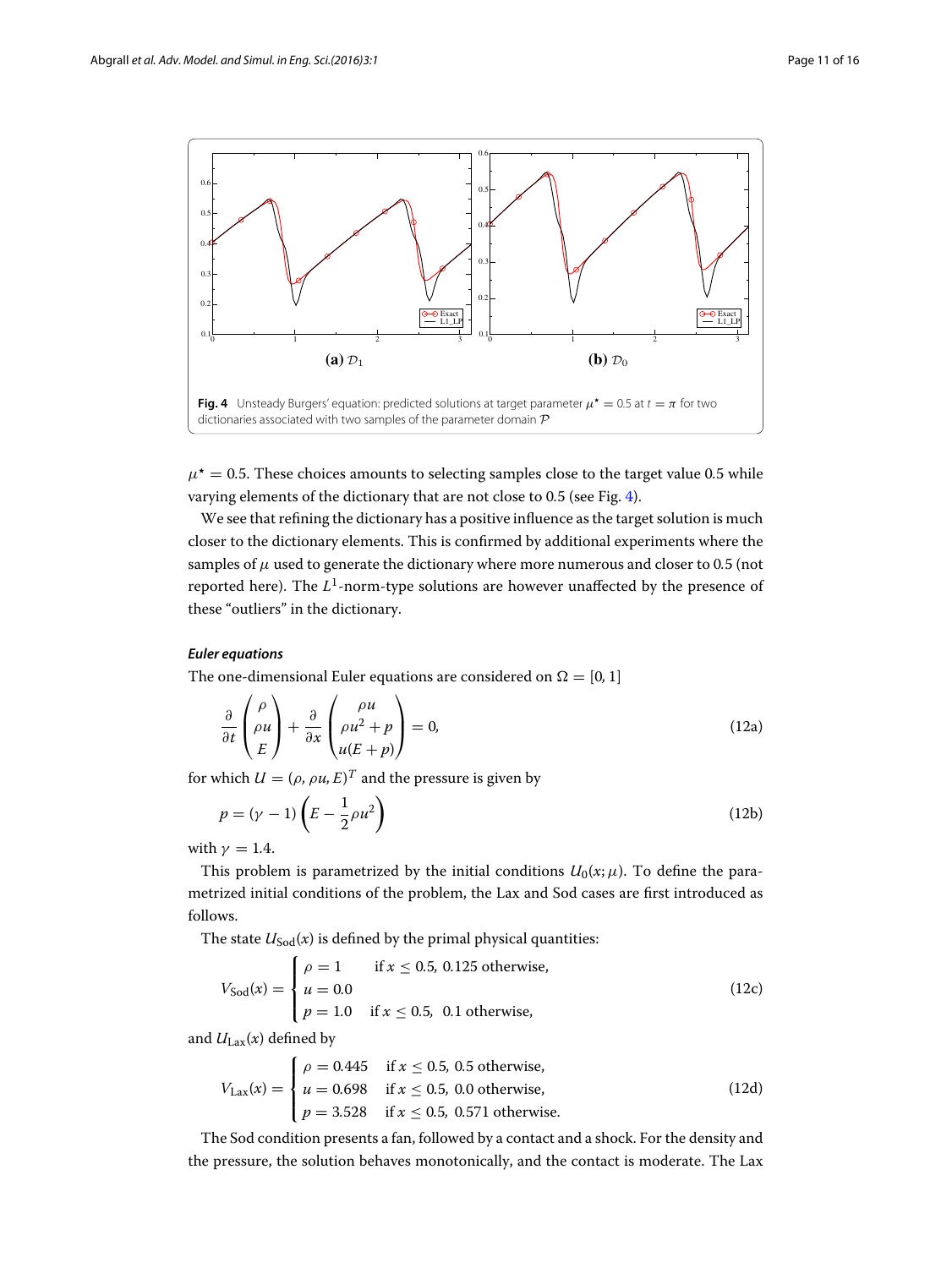solution has a very different behavior and the contact is much stronger. This is depicted in Fig. [5](#page-11-0) where the two solutions are shown for  $t = 0.16$ .

The initial condition are parametrized for  $\mu \in [0, 1]$  as

$$
V_0(x; \mu) = \mu V_{\text{Sod}}(x) + (1 - \mu) V_{\text{Lax}}(x)
$$
\n(12e)

and the conservative initial variables  $U_0(x; \mu)$  constructed from  $V_0(x; \mu)$ .

In the subsequent numerical experiments, two strategies are exploited to construct, from the dictionary *D*, the approximation  $\mathbf{u}^{n}(\mu)$  of the solution at each time step *n*:

• Either we reconstruct together the discretized density vectors  $\rho$ , momentum  $\mathbf{m} = \rho \mathbf{u}$ and energy **E**, i.e. the state variable at time  $t_n$  using only one coefficient vector  $\alpha^n$  =  $(\alpha_1^n, \ldots, \alpha_r^n)$ 

$$
\mathbf{u}^{n} = \begin{pmatrix} \rho^{n} \\ \mathbf{m}^{n} \\ \mathbf{E}^{n} \end{pmatrix} \approx \sum_{j=1}^{r} \alpha_{j}^{n} \mathbf{u}^{n} (\mu_{j}).
$$
 (13)

<span id="page-11-1"></span>Here the  $\{\alpha_j^n\}_{j=1}^r$  are obtained by minimizing *J* on the density components of the state because the density enable to detect fans, contact discontinuities and shocks, contrarily to pressure and velocity which are constant across contact waves. Doing so we expect to control better the numerical oscillations, if any, than with the other physical variables. Similar arguments could be applied with the other conserved variables as well.

<span id="page-11-0"></span>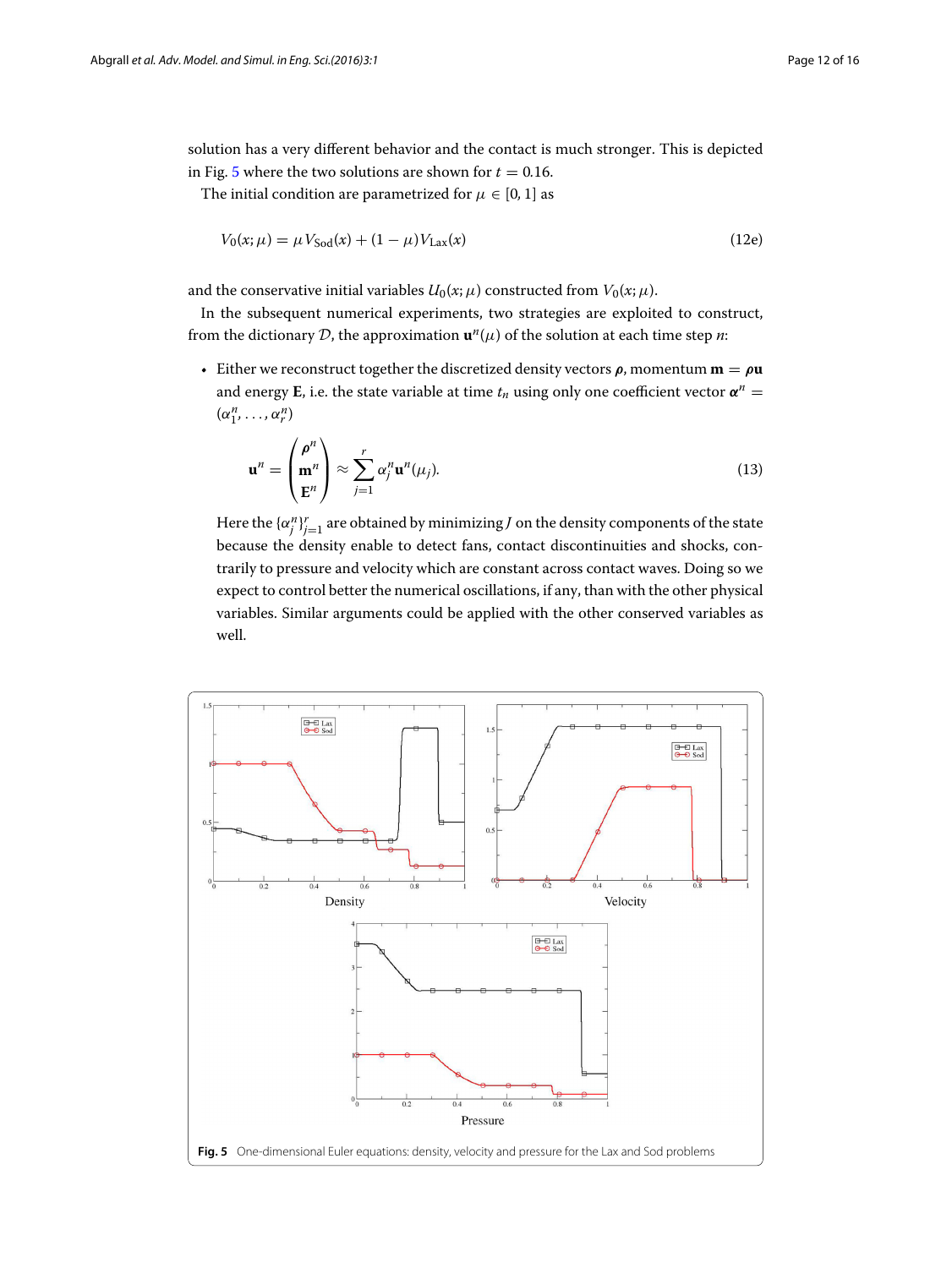<span id="page-12-1"></span>• Alternatively, we reconstruct each conserved variable separately

$$
\rho^n \approx \sum_{j=1}^r \alpha_j^n \rho^n(\mu_j), \quad \mathbf{m}^n \approx \sum_{j=1}^r \alpha_j^n \mathbf{m}^n(\mu_j), \quad \mathbf{E}^n \approx \sum_{j=1}^r \alpha_j^n \mathbf{E}^n(\mu_j).
$$
 (14)

where the minimization procedures are done *independently* on each conserved variable.

In order to test these approaches, the PDE is discretized by finite volumes using a discretization resulting in  $Np = 3000$  dofs. The parameter range  $\mathcal{D} = \{0.0, 0.2, 0.4, 0.5, 0.8, 1\}$ is considered together with a target  $\mu^* = 0.6$ . The results using the first strategy, see eq. [\(13\)](#page-11-1), are displayed in Fig. [6](#page-12-0) and those using the second strategy, see eq. [\(14\)](#page-12-1), reported in Fig. [7.](#page-13-0)

From both figures, we can see that the overall structure of the solutions is correct. Nevertheless, there are differences that can be highlighted. From Fig. [6,](#page-12-0) we can observe that the density predictions, besides an undershoot at the shock, are well reproduced. However, we cannot recover correct values of the initial velocity (see left boundary), because there is no reason to believe that the coefficient *α*, evaluated from the density *only*, will also be correct for the momentum. A careful observation of the pressure plot also reveals the same behavior which is not satisfactory. For the same reason, if any other *single* variable is used for a global approximation of each conservative variables, there no reason why better qualitative results could be obtained.

<span id="page-12-0"></span>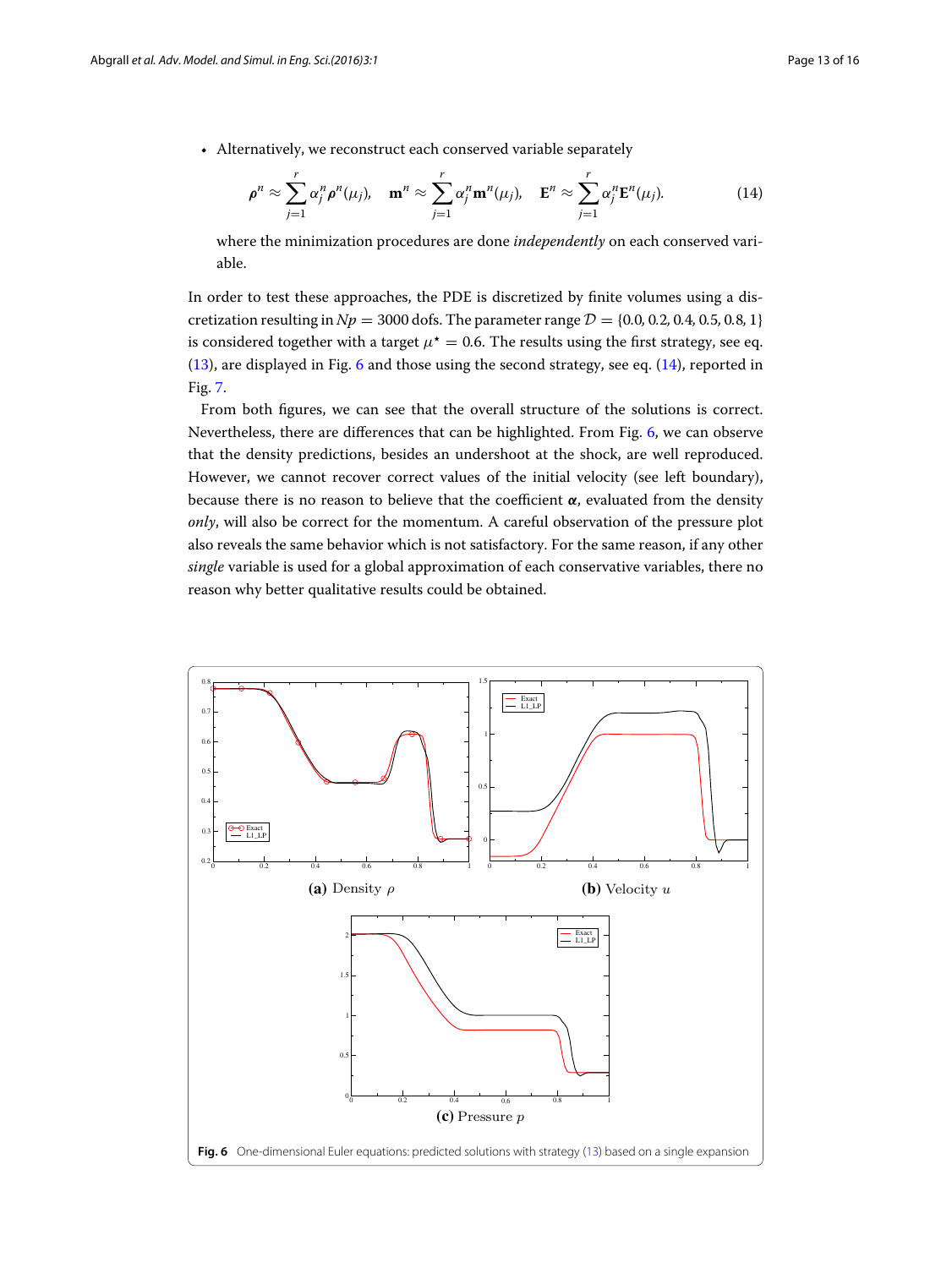

<span id="page-13-0"></span>This problem does not occur with the second strategy for the reconstruction [\(14\)](#page-12-1): the correct initial values are recovered.We have some slight problems on the velocity, between the contact and the shock.

In order to obtain these results we have been faced to the following issue. Take the momentum, for example. For at least half of the mesh points, its value is 0, and for half of the points, its value is set to a constant. Hence, the matrix **A** used in the minimization procedure and built on the momentum dictionary has rank 2 only. The same is true for the other variables, and we are looking here for *r* coefficients. Several approaches can be followed to address this issue. The first one relies on Gram-Schmidt orthogonalization of the solutions prior to their use as a basis for the solution. The second approach, followed here, consists into perturbing infinitesimally and randomly the matrices involved in the procedure, so  $A_{ij}$  is replaced by  $A_{ij} + \varepsilon_{ij}$ . The distribution of  $\varepsilon_{ij}$  is uniform. This has the effect of giving the maximum possible rank to the perturbed matrix. We have expressed that  $\epsilon_{ij}$  should depend on the variable, we have chosen

 $\varepsilon_{ij} = \epsilon_{ij}L_{\rm ref}$ 

where  $L_{\text{ref}}$  is the difference between the minimum and the maximum, over the dictionary, of the considered variable. Choosing the same  $\varepsilon_{ij}$  for all variables, this has the effect of increasing the amplitude of the oscillations after then shock.

All this being said, the solution using three distinct coefficients obtained independently is of significantly much better quality than the one using only one expansion.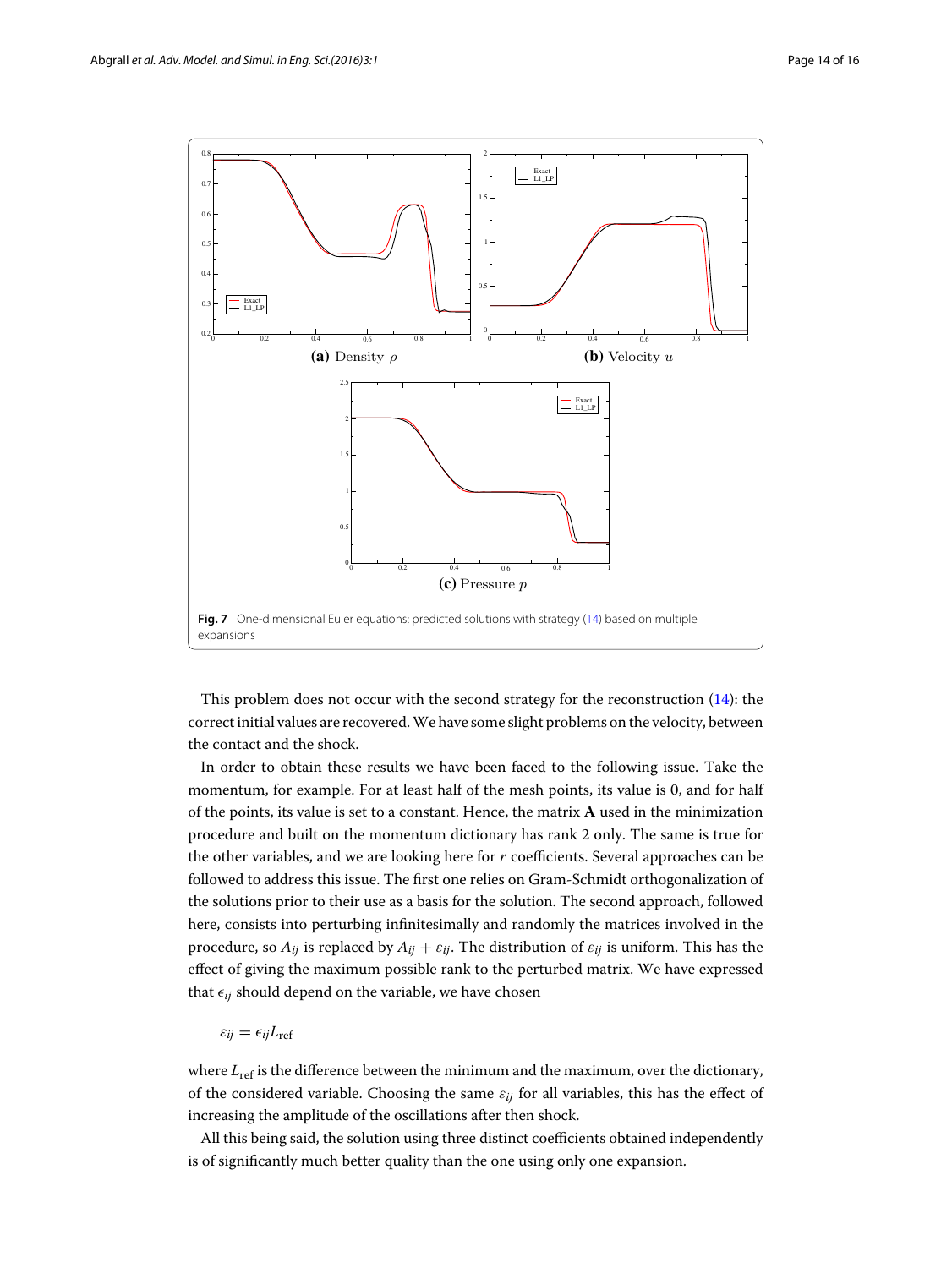

# <span id="page-14-0"></span>**Model reduction of steady problems**

#### *Nozzle flow*

To illustrate the ability of the reduced model, we consider the nozzle flow numerical experiment. The PDF is

$$
\frac{\partial F}{\partial x} = S(U)
$$

where

$$
U = (\rho, \rho u, E)^T, F(U) = (A \rho u, A (\rho u^2 + p), Au(E + p))^{T}, S(U) = \left(0, p \frac{\partial A}{\partial x}, 0\right)^T
$$

and *A* is the area of the nozzle flow. Depending on the boundary conditions, we can have a fully smooth flow or a flow with steady discontinuity. We illustrate the method on a case where a discontinuity exists (see Fig. [8\)](#page-14-0). All the other variables behave in the same manner. The experiment has been conducted for the density case with the choice of the target parameter  $\mu = 1.5$ .

# **Conclusions**

A novel model reduction that relies on a dictionary approach is developed and tested on several steady and unsteady hyperbolic problems. All of the solutions of the problem tested are parametrized and have regions of their spatial domain with discontinuities, leading to solutions with very distinct behaviors, such as different wave speeds and shock locations, making them challenging to reduce using classical projection-based model reduction techniques. To address this challenge, the proposed approach is based on a dictionary of solutions is coupled with a functional minimization. The analysis and numerical experiments conducted in this work show that the proposed approach is robust (at least for one-dimensional problems) and performs the best when the functional is of *L*1-normtype. As an extension to this work, other related minimization techniques which are less CPU intensive will be considered.

Current work includes a multidimensional fluid case, an error estimate, the storage of the dictionary and an application of the hyper-reduction to the dictionary framework.